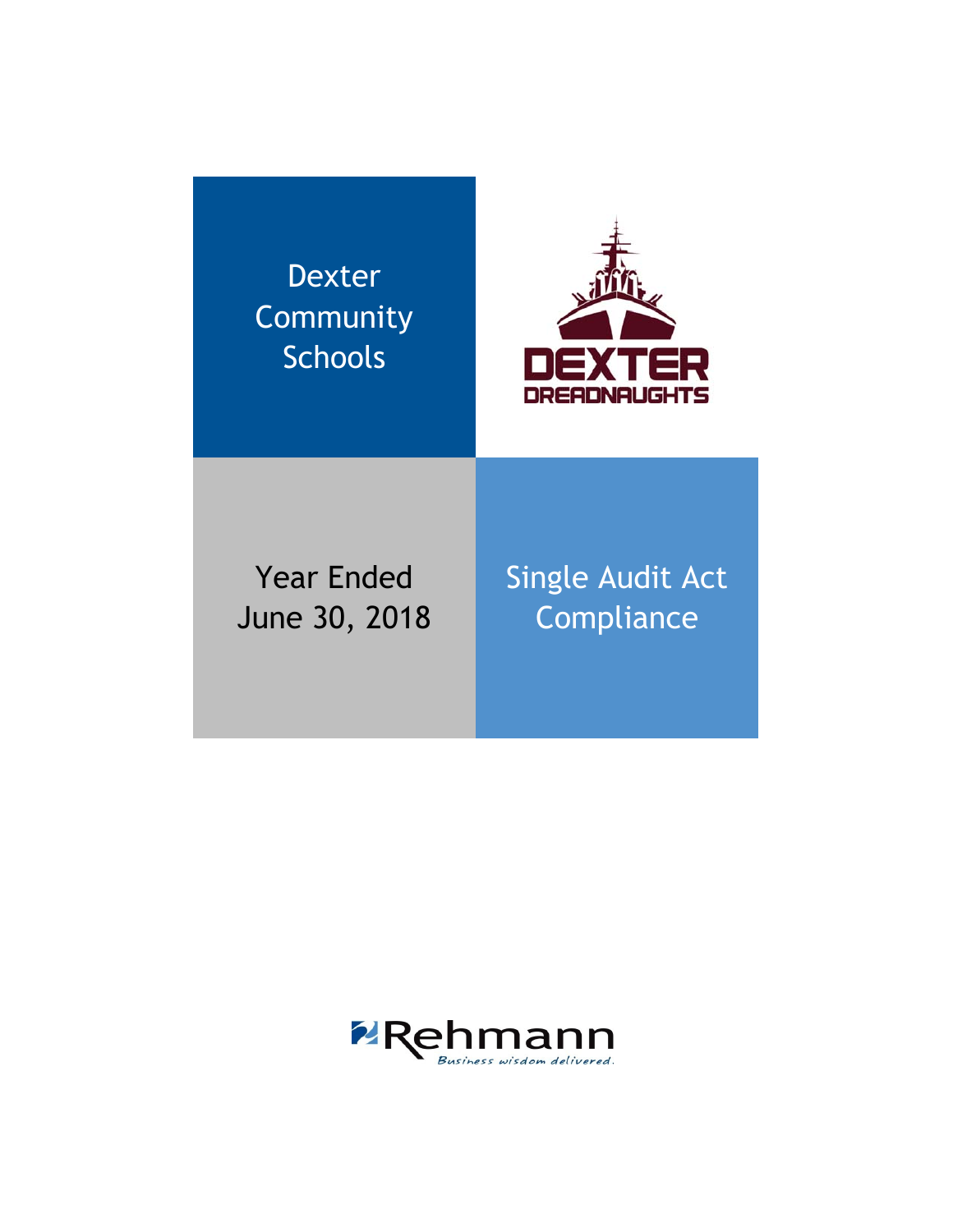# **Table of Contents**

|                                                                                                                                                                                                                                                                                                 | Page |
|-------------------------------------------------------------------------------------------------------------------------------------------------------------------------------------------------------------------------------------------------------------------------------------------------|------|
| Independent Auditors' Report on the Schedule of Expenditures<br>of Federal Awards Required by the Uniform Guidance                                                                                                                                                                              |      |
| Schedule of Expenditures of Federal Awards                                                                                                                                                                                                                                                      | 2    |
| Notes to Schedule of Expenditures of Federal Awards                                                                                                                                                                                                                                             |      |
| Independent Auditors' Report on Internal Control over<br>Financial Reporting and on Compliance and Other Matters<br>Based on an Audit of Financial Statements Performed in<br>Accordance with <i>Government Auditing Standards</i><br>Independent Auditors' Report on Compliance for Each Major | 5    |
| Federal Program and on Internal Control over Compliance<br>Required by the Uniform Guidance                                                                                                                                                                                                     |      |
| Schedule of Findings and Questioned Costs                                                                                                                                                                                                                                                       | 9    |
| Summary Schedule of Prior Audit Findings                                                                                                                                                                                                                                                        | 12   |

. . . . .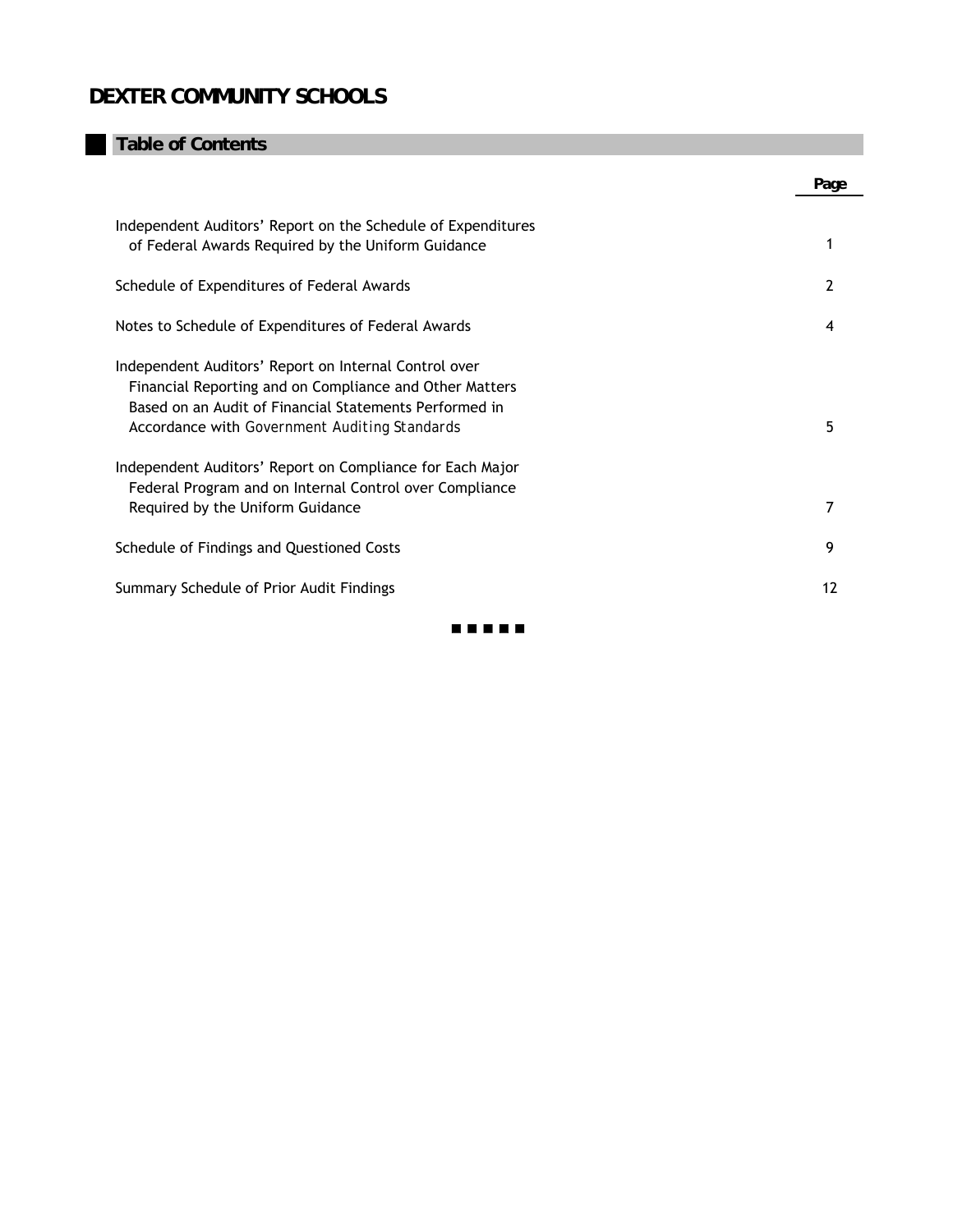

**Rehmann Robson**

2330 East Paris Ave. SE Grand Rapids, MI 49546 Ph: 616.975.4100 Fx: 616.975.4400 rehmann.com

### **INDEPENDENT AUDITORS' REPORT ON THE SCHEDULE OF EXPENDITURES OF FEDERAL AWARDS REQUIRED BY THE UNIFORM GUIDANCE**

October 18, 2018

Board of Education Dexter Community Schools Dexter, Michigan

We have audited the financial statements of the governmental activities, each major fund, and the aggregate remaining fund information of *Dexter Community Schools* (the "District") as of and for the year ended June 30, 2018, and the related notes to the financial statements, which collectively comprise the District's basic financial statements. We issued our report thereon dated October 18, 2018 which contained unmodified opinions on those financial statements. Our audit was conducted for the purpose of forming opinions on the financial statements that collectively comprise the basic financial statements. The accompanying schedule of expenditures of federal awards is presented for purposes of additional analysis as required by Title 2 U.S. Code of Federal Regulations Part 200, *Uniform Administrative Requirements, Cost Principles, and Audit Requirements for Federal Awards* (Uniform Guidance) and is not a required part of the basic financial statements. Such information is the responsibility of management and was derived from and relates directly to the underlying accounting and other records used to prepare the basic financial statements. The information has been subjected to the auditing procedures applied in the audit of the basic financial statements and certain other procedures, including comparing and reconciling such information directly to the underlying accounting and other records used to prepare the basic financial statements or to the basic financial statements themselves, and other additional procedures in accordance with auditing standards generally accepted in the United States of America. In our opinion, the schedule of expenditures of federal awards is fairly stated in all material respects in relation to the basic financial statements as a whole.

Rehmann Lobson LLC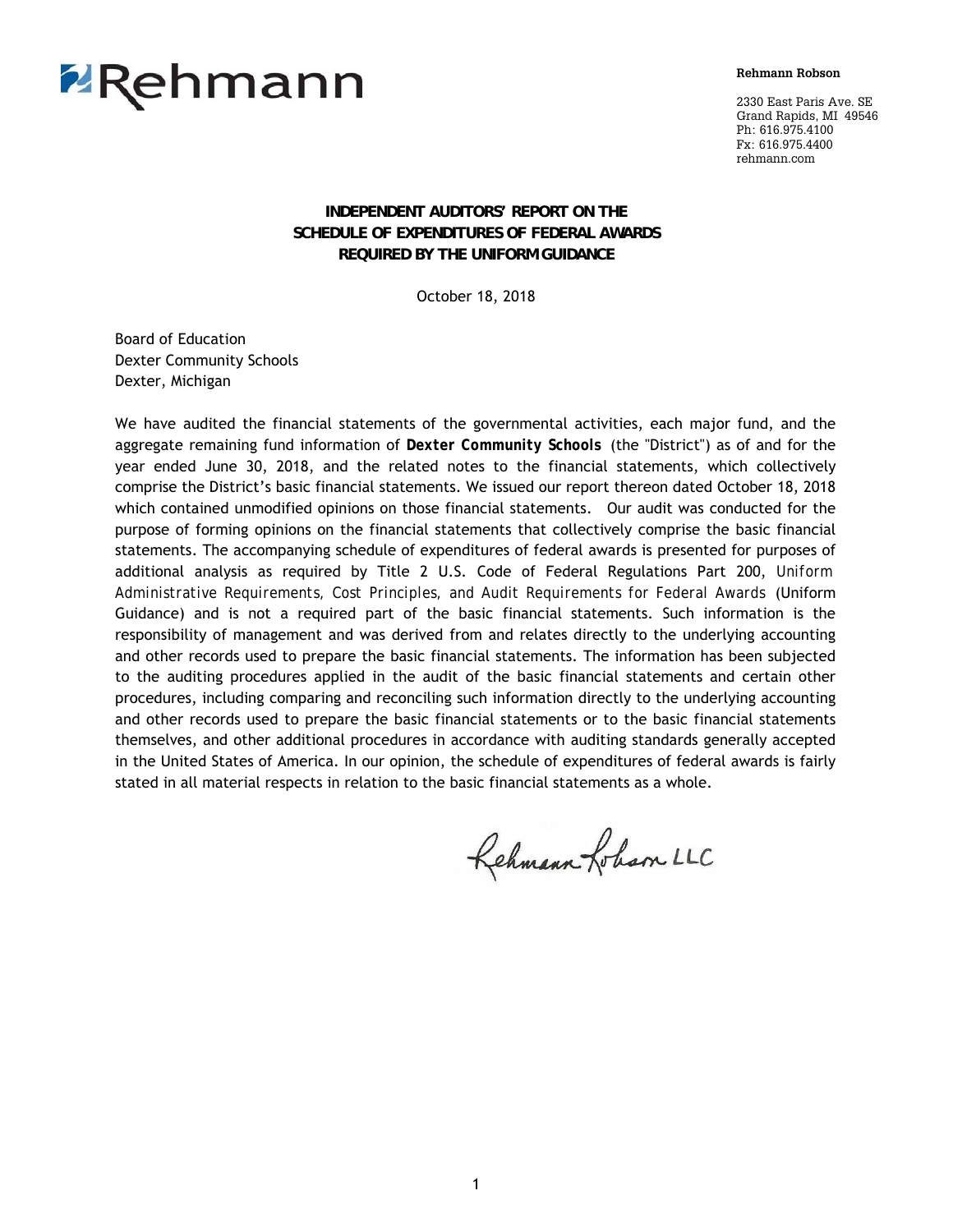### **Schedule of Expenditures of Federal Awards**

For the Year Ended June 30, 2018

| Federal Agency / Cluster / Program Title                                                                                                                                   | <b>CFDA</b><br><b>Number</b> | Passed<br>Through                        | Pass-through /<br><b>Grantor Number</b>               | Approved<br>Grant<br><b>Award Amount</b> |
|----------------------------------------------------------------------------------------------------------------------------------------------------------------------------|------------------------------|------------------------------------------|-------------------------------------------------------|------------------------------------------|
| U.S. Department of Agriculture<br><b>Child Nutrition Cluster:</b>                                                                                                          |                              |                                          |                                                       |                                          |
| National school lunch - breakfast                                                                                                                                          | 10.553                       | <b>MDE</b>                               | 171970                                                | \$<br>22,074                             |
| National school lunch - breakfast                                                                                                                                          | 10.553                       | <b>MDE</b>                               | 181970                                                | 18,672                                   |
|                                                                                                                                                                            |                              |                                          |                                                       |                                          |
| National school lunch section 11 free and reduced                                                                                                                          | 10.555                       | <b>MDE</b>                               | 171960                                                | 189,870                                  |
| National school lunch section 11 free and reduced                                                                                                                          | 10.555                       | <b>MDE</b>                               | 181960                                                | 163,992                                  |
| Entitlement commodities (non-cash)                                                                                                                                         | 10.555                       | <b>MDE</b>                               | $-n/a-$                                               | 89,536                                   |
| Total U.S. Department of Agriculture                                                                                                                                       |                              |                                          |                                                       |                                          |
| U.S. Department of Education                                                                                                                                               |                              |                                          |                                                       |                                          |
| Title I, Part A                                                                                                                                                            | 84.010                       | <b>MDE</b>                               | 181530-1718                                           | 93,558                                   |
| <b>Special Education Cluster:</b>                                                                                                                                          |                              |                                          |                                                       |                                          |
| <b>IDEA State Initiated Transition</b>                                                                                                                                     | 84.027                       | <b>WCISD</b>                             | 170450-1617                                           | 666,373                                  |
| <b>IDEA State Initiated Transition</b>                                                                                                                                     | 84.027                       | <b>WCISD</b>                             | 180450-1718                                           | 742,193                                  |
| Special Education - Preschool                                                                                                                                              | 84.173                       | <b>WCISD</b>                             | 180460-1718                                           | 22,116                                   |
| Title III, Part A Immigrant Students                                                                                                                                       | 84.365                       | <b>MDE</b>                               | 180570-1718                                           | 4,063                                    |
| Title II, Part A                                                                                                                                                           | 84.367                       | <b>MDE</b>                               | 180520-1718                                           | 65,734                                   |
| Student Support and Academic Enrichment Program                                                                                                                            | 84.424                       | <b>MDE</b>                               | 180750-1718                                           | 10,000                                   |
| Total U.S. Department of Education                                                                                                                                         |                              |                                          |                                                       |                                          |
| U.S. Department of Health and Human Services<br>Drug Free Communities Grants (2015-16)<br>Drug Free Communities Grants (2016-17)<br>Drug Free Communities Grants (2017-18) | 93.276<br>93.276<br>93.276   | Direct<br><b>Direct</b><br><b>Direct</b> | 1H79SP020328-02<br>5H79SP020328-03<br>6H79SP020328-04 | 125,000<br>125,000<br>125,000            |

**Total Federal Financial Assistance**

See notes to schedule of expenditures of federal awards.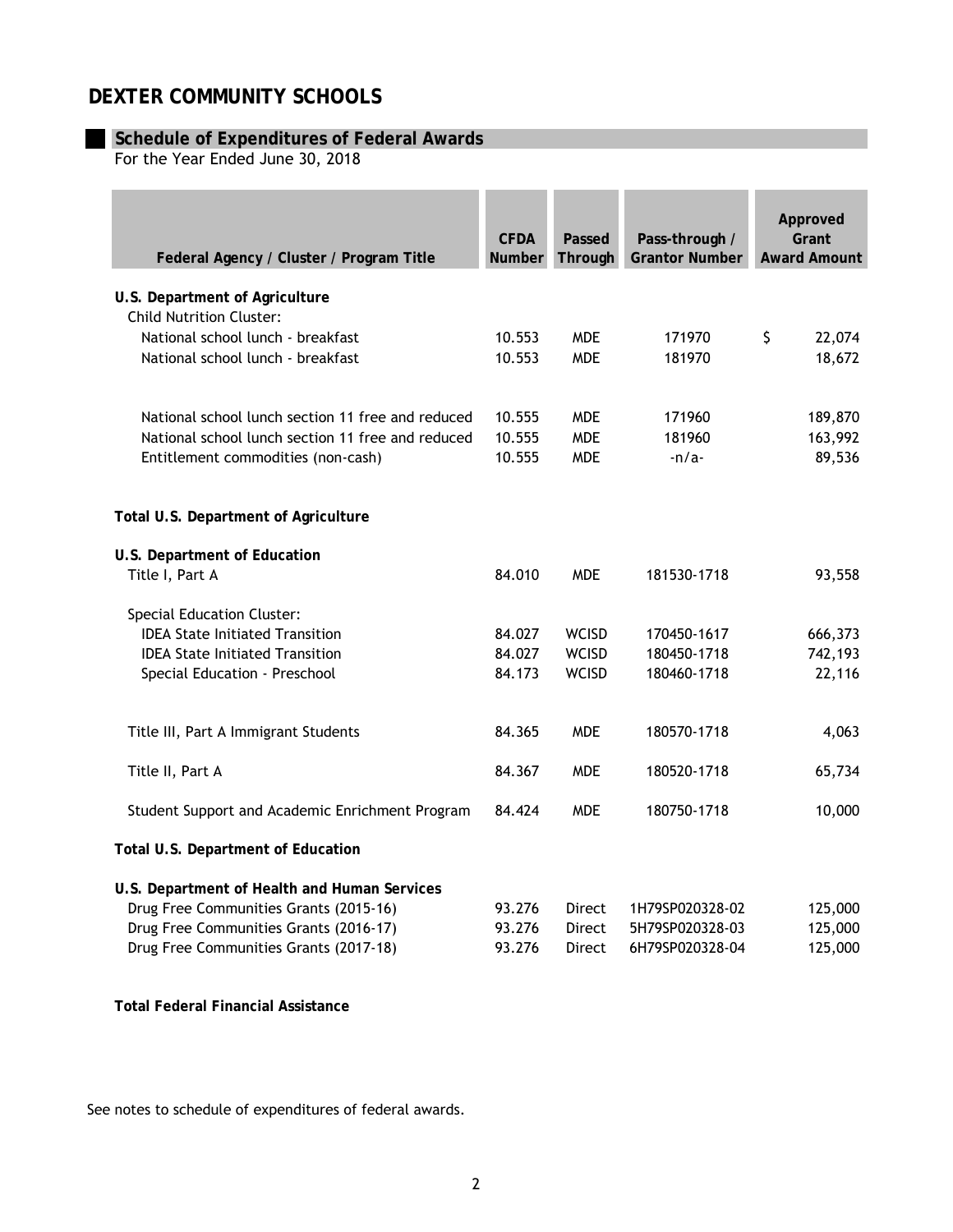| Accrued<br>(Unearned)<br>Revenue<br>June 30, 2017 | <b>Current Year</b><br><b>Cash Received</b> | Expenditures<br>(Memo Only)<br>Prior Year(s) | Expenditures<br>Year Ended<br>June 30, 2018 | Accrued<br>(Unearned)<br>Revenue<br>June 30, 2018 | <b>Amounts</b><br>Passed-<br>Through to<br>Subrecipients |
|---------------------------------------------------|---------------------------------------------|----------------------------------------------|---------------------------------------------|---------------------------------------------------|----------------------------------------------------------|
| \$                                                | \$<br>1,259                                 | \$<br>20,815                                 | \$<br>1,259                                 | \$                                                | \$                                                       |
|                                                   | 18,672                                      |                                              | 20,072                                      | 1,400                                             |                                                          |
|                                                   | 19,931                                      | 20,815                                       | 21,331                                      | 1,400                                             |                                                          |
|                                                   |                                             |                                              |                                             |                                                   |                                                          |
|                                                   | 18,488                                      | 171,382                                      | 18,488                                      |                                                   |                                                          |
|                                                   | 163,992                                     |                                              | 172,296                                     | 8,304                                             |                                                          |
|                                                   | 89,536                                      |                                              | 89,536                                      |                                                   |                                                          |
|                                                   | 272,016                                     | 171,382                                      | 280,320                                     | 8,304                                             |                                                          |
|                                                   | 291,947                                     | 192,197                                      | 301,651                                     | 9,704                                             |                                                          |
|                                                   |                                             |                                              |                                             |                                                   |                                                          |
|                                                   | 87,601                                      |                                              | 93,558                                      | 5,957                                             |                                                          |
|                                                   |                                             |                                              |                                             |                                                   |                                                          |
| 83,906                                            | 83,906                                      | 666,373                                      |                                             |                                                   |                                                          |
|                                                   | 645,573                                     |                                              | 742,193                                     | 96,620                                            |                                                          |
|                                                   | 22,116                                      |                                              | 22,116                                      |                                                   |                                                          |
| 83,906                                            | 751,595                                     | 666,373                                      | 764,309                                     | 96,620                                            |                                                          |
|                                                   | 4,063                                       |                                              | 4,063                                       |                                                   |                                                          |
|                                                   | 58,991                                      |                                              | 65,734                                      | 6,743                                             |                                                          |
|                                                   | 9,751                                       |                                              | 9,751                                       |                                                   |                                                          |
| 83,906                                            | 912,001                                     | 666,373                                      | 937,415                                     | 109,320                                           |                                                          |
|                                                   |                                             |                                              |                                             |                                                   |                                                          |
|                                                   | 13,000                                      | 58,654                                       | 13,000                                      |                                                   | 13,000                                                   |
|                                                   | 45,118                                      | 18,823                                       | 45,118                                      |                                                   | 45,118                                                   |
|                                                   | 44,244                                      |                                              | 44,244                                      |                                                   | 44,244                                                   |
|                                                   | 102,362                                     | 77,477                                       | 102,362                                     |                                                   | 102,362                                                  |
| 83,906                                            | 1,306,310<br>Ş                              | \$<br>936,047                                | 1,341,428<br>S                              | \$<br>119,024                                     | 102,362<br>\$                                            |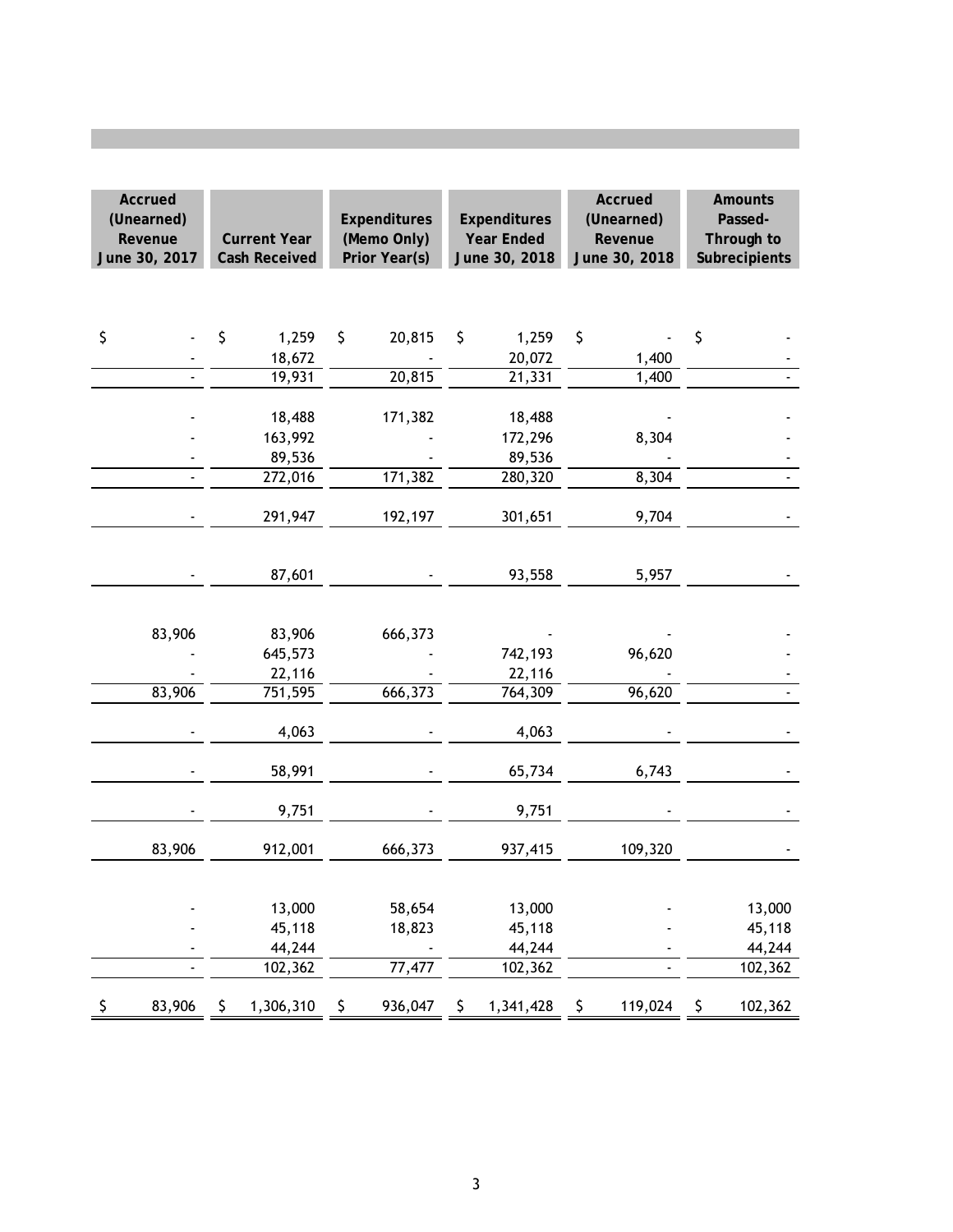### **Notes to Schedule of Expenditures of Federal Awards**

#### **1. BASIS OF PRESENTATION**

The accompanying schedule of expenditures of federal awards (the "Schedule") includes the federal grant activity of Dexter Community Schools (the "District") under programs of the federal government for the year ended June 30, 2018. The information in the Schedule is presented in accordance with the requirements of Title 2 U.S. Code of Federal Regulations Part 200, *Uniform Administrative Requirements, Cost Principles, and Audit Requirements for Federal Awards* (Uniform Guidance). Because the Schedule presents only a selected portion of the operations of the District, it is not intended to and does not present the financial position, changes in net position or cash flows of the District.

#### **2. SUMMARY OF SIGNIFICANT ACCOUNTING POLICIES**

Expenditures reported on the Schedule are reported on the modified accrual basis of accounting, which is described in note 1 to the District's financial statements. Such expenditures are recognized following the cost principles contained in the Uniform Guidance, wherein certain types of expenditures are not allowable or are limited as to reimbursement. Pass-through entity identifying numbers are presented where available.

Cash received is recorded on the cash basis; expenditures are recorded on the modified accrual basis of accounting. Revenues are recognized when the qualifying expenditures have been incurred and all grant requirements have been met.

The Schedule has been arranged to provide information on both actual cash received and the revenue recognized. Accordingly, the effects of accruals of accounts receivable, unearned revenue and accounts payable items at both the beginning and end of the fiscal year have been reported.

Expenditures are in agreement with amounts reported in the financial statements and the financial reports. The amounts reported on the Grant Auditor Report reconcile with this Schedule.

For purposes of charging indirect costs to federal awards, the District has not elected to use the 10% de minimis cost rate as permitted by §200.414 of the Uniform Guidance.

#### **3. PASS-THROUGH AGENCIES**

The District receives certain federal grants as subawards from non-federal entities. Pass-through entities, where applicable, have been identified in the Schedule with an abbreviation, defined as follows:

| Pass-through<br>Agency<br>Abbreviation | Pass-through Agency Name                      |
|----------------------------------------|-----------------------------------------------|
| <b>MDE</b>                             | Michigan Department of Education              |
| <b>WCISD</b>                           | Washtenaw County Intermediate School District |

. . . . .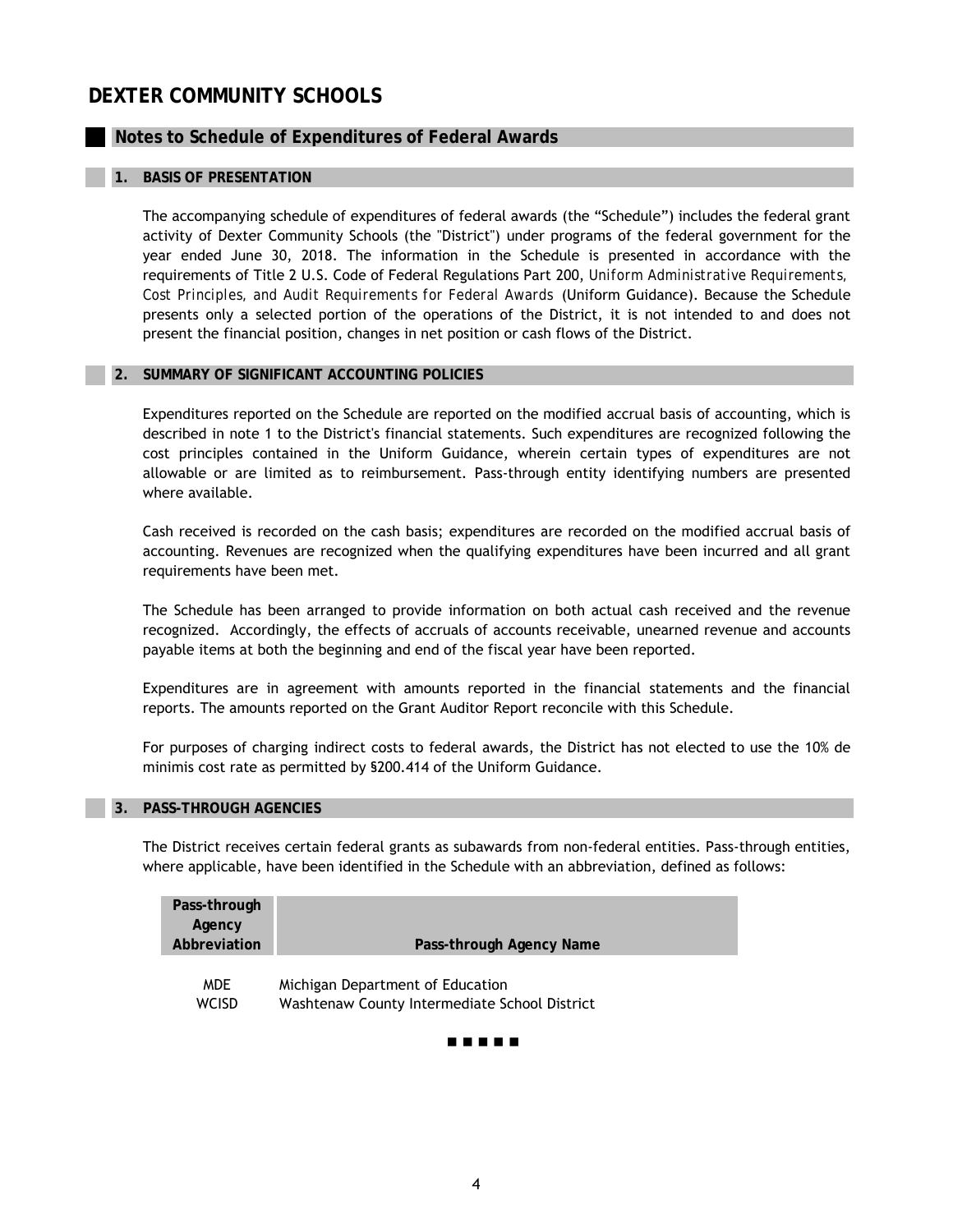

**Rehmann Robson**

2330 East Paris Ave. SE Grand Rapids, MI 49546 Ph: 616.975.4100 Fx: 616.975.4400 rehmann.com

### **INDEPENDENT AUDITORS' REPORT ON INTERNAL CONTROL OVER FINANCIAL REPORTING AND ON COMPLIANCE AND OTHER MATTERS BASED ON AN AUDIT OF FINANCIAL STATEMENTS PERFORMED IN ACCORDANCE WITH** *GOVERNMENT AUDITING STANDARDS*

October 18, 2018

Board of Education Dexter Community Schools Dexter, Michigan

We have audited, in accordance with the auditing standards generally accepted in the United States of America and the standards applicable to financial audits contained in *Government Auditing Standards* issued by the Comptroller General of the United States, the financial statements of the governmental activities, each major fund, and the aggregate remaining fund information of the *Dexter Community Schools* (the "District"), as of and for the year ended June 30, 2018, and the related notes to the financial statements, which collectively comprise the District's basic financial statements, and have issued our report thereon dated October 18, 2018.

**Internal Control Over Financial Reporting**

In planning and performing our audit of the financial statements, we considered the District's internal control over financial reporting (internal control) to determine the audit procedures that are appropriate in the circumstances for the purpose of expressing our opinions on the financial statements, but not for the purpose of expressing an opinion on the effectiveness of the District's internal control. Accordingly, we do not express an opinion on the effectiveness of the District's internal control.

A *deficiency in internal control* exists when the design or operation of a control does not allow management or employees, in the normal course of performing their assigned functions, to prevent, or detect and correct, misstatements on a timely basis. A *material weakness* is a deficiency, or a combination of deficiencies, in internal control such that there is a reasonable possibility that a material misstatement of the entity's financial statements will not be prevented, or detected and corrected, on a timely basis. A *significant deficiency* is a deficiency, or a combination of deficiencies, in internal control that is less severe than a material weakness, yet important enough to merit attention by those charged with governance.

Our consideration of internal control was for the limited purpose described in the first paragraph of this section and was not designed to identify all deficiencies in internal control that might be material weaknesses or significant deficiencies. Given these limitations, during our audit we did not identify any deficiencies in internal control that we consider to be material weaknesses. However, material weaknesses may exist that have not been identified.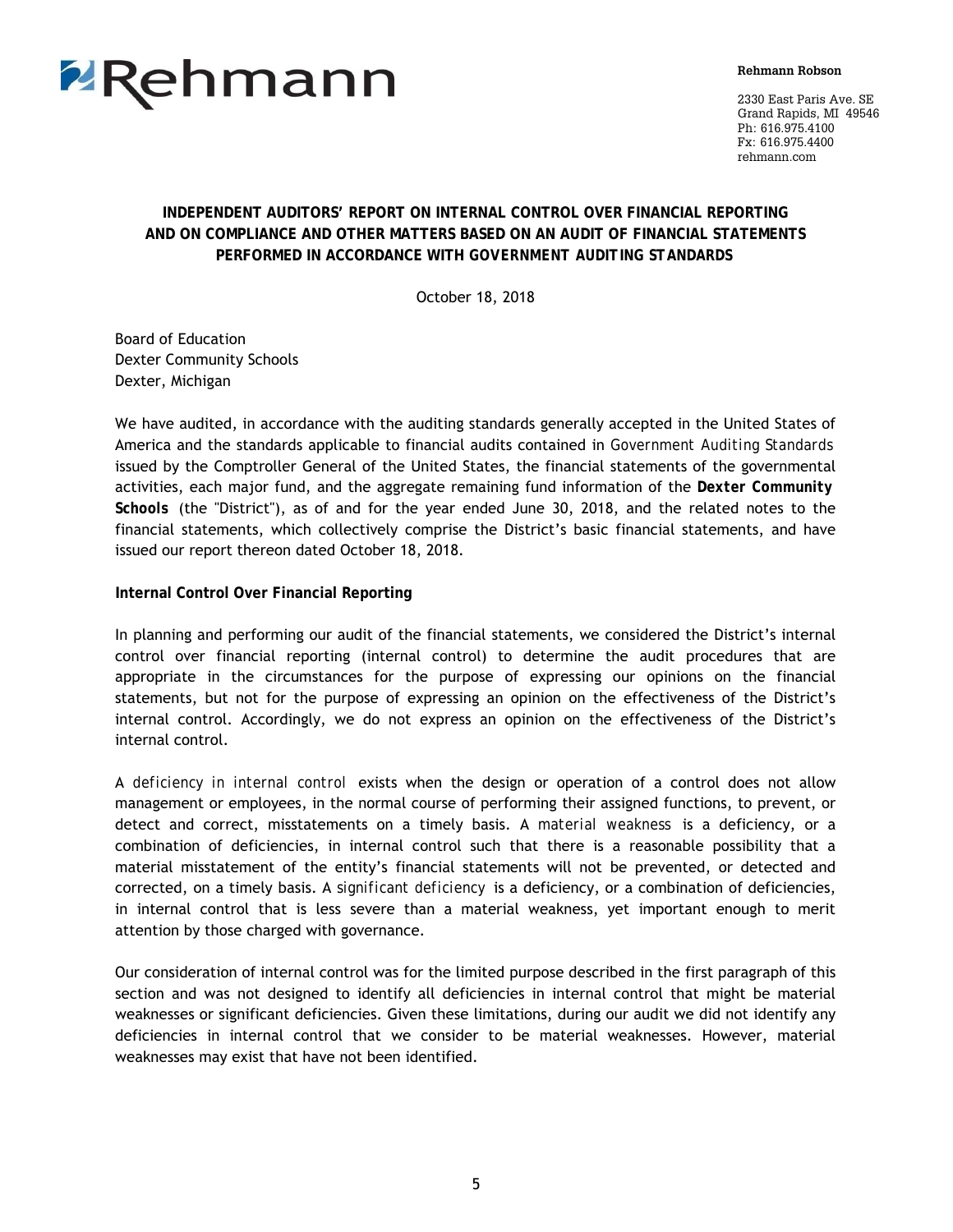#### **Compliance and Other Matters**

As part of obtaining reasonable assurance about whether the District's financial statements are free from material misstatement, we performed tests of its compliance with certain provisions of laws, regulations, contracts, and grant agreements, noncompliance with which could have a direct and material effect on the determination of financial statement amounts. However, providing an opinion on compliance with those provisions was not an objective of our audit, and accordingly, we do not express such an opinion. The results of our tests disclosed no instances of noncompliance or other matters that are required to be reported under *Government Auditing Standards.*

#### **Purpose of this Report**

The purpose of this report is solely to describe the scope of our testing of internal control and compliance and the results of that testing, and not to provide an opinion on the effectiveness of the District's internal control or on compliance. This report is an integral part of an audit performed in accordance with *Government Auditing Standards* in considering the entity's internal control and compliance. Accordingly, this communication is not suitable for any other purpose.

Rehmann Lobam LLC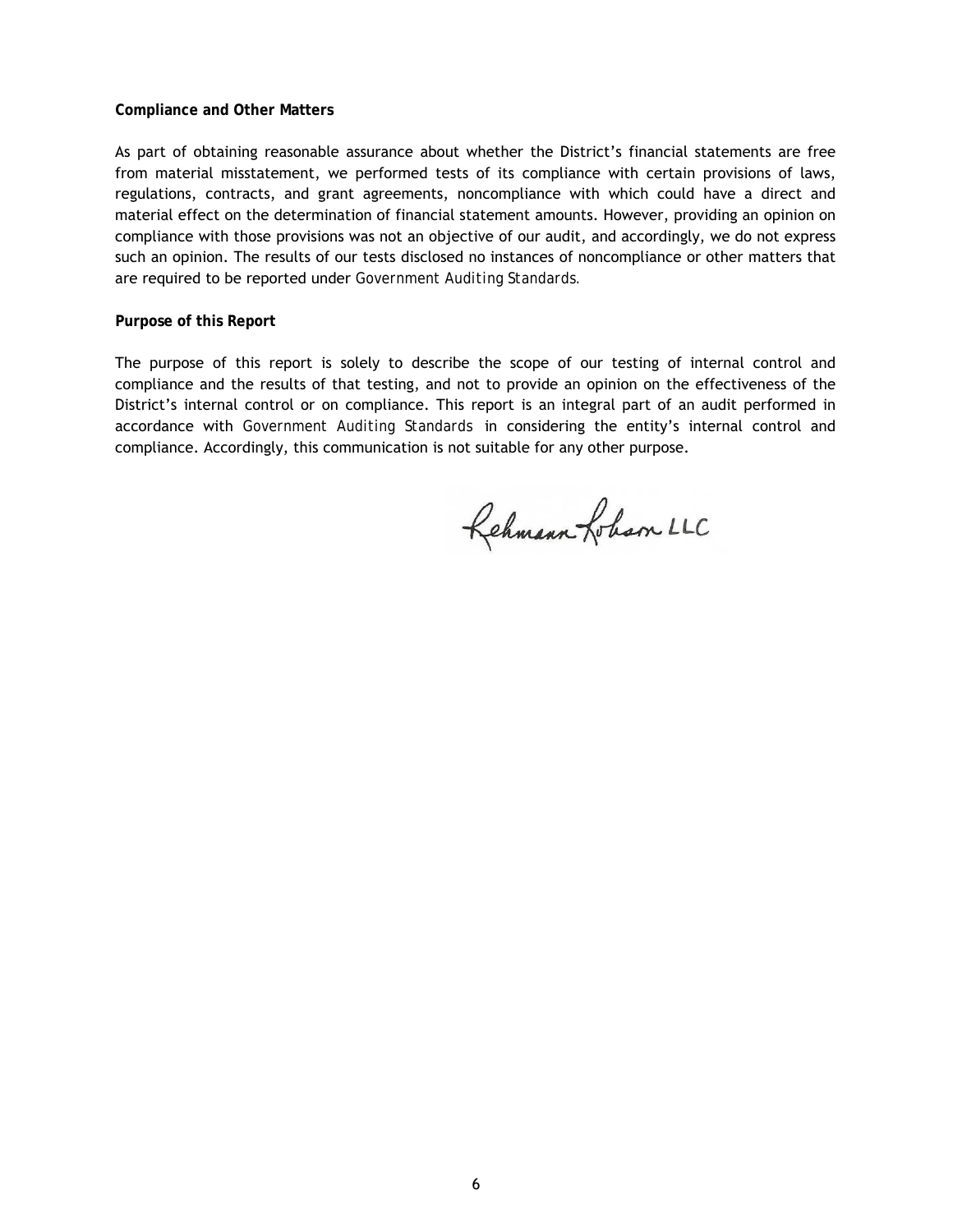

**Rehmann Robson**

2330 East Paris Ave. SE Grand Rapids, MI 49546 Ph: 616.975.4100 Fx: 616.975.4400 rehmann.com

### **INDEPENDENT AUDITORS' REPORT ON COMPLIANCE FOR EACH MAJOR FEDERAL PROGRAM AND ON INTERNAL CONTROL OVER COMPLIANCE REQUIRED BY THE UNIFORM GUIDANCE**

October 18, 2018

Board of Education Dexter Community Schools Dexter, Michigan

**Report on Compliance for Each Major Federal Program**

We have audited the compliance of *Dexter Community Schools* (the "District") with the types of compliance requirements described in the *OMB Compliance Supplement* that could have a direct and material effect on the District's major federal program for the year ended June 30, 2018. The District's major federal programs are identified in the summary of auditors' results section of the accompanying schedule of findings and questioned costs.

#### *Management's Responsibility*

Management is responsible for compliance with federal statutes, regulations, and the terms and conditions of its federal awards applicable to its federal programs.

#### *Independent Auditors' Responsibility*

Our responsibility is to express an opinion on compliance for the District's major federal program based on our audit of the types of compliance requirements referred to above. We conducted our audit of compliance in accordance with auditing standards generally accepted in the United States of America; the standards applicable to financial audits contained in *Government Auditing Standards,* issued by the Comptroller General of the United States; and the requirements of Title 2 U.S. Code of Federal Regulations Part 200, *Uniform Administrative Requirements, Cost Principles, and Audit Requirements for Federal Awards* (Uniform Guidance). Those standards and the Uniform Guidance require that we plan and perform the audit to obtain reasonable assurance about whether noncompliance with the types of compliance requirements referred to above that could have a direct and material effect on a major federal program occurred. An audit includes examining, on a test basis, evidence about the District's compliance with those requirements and performing such other procedures as we considered necessary in the circumstances.

We believe that our audit provides a reasonable basis for our opinion on compliance for the major federal program. However, our audit does not provide a legal determination of the District's compliance.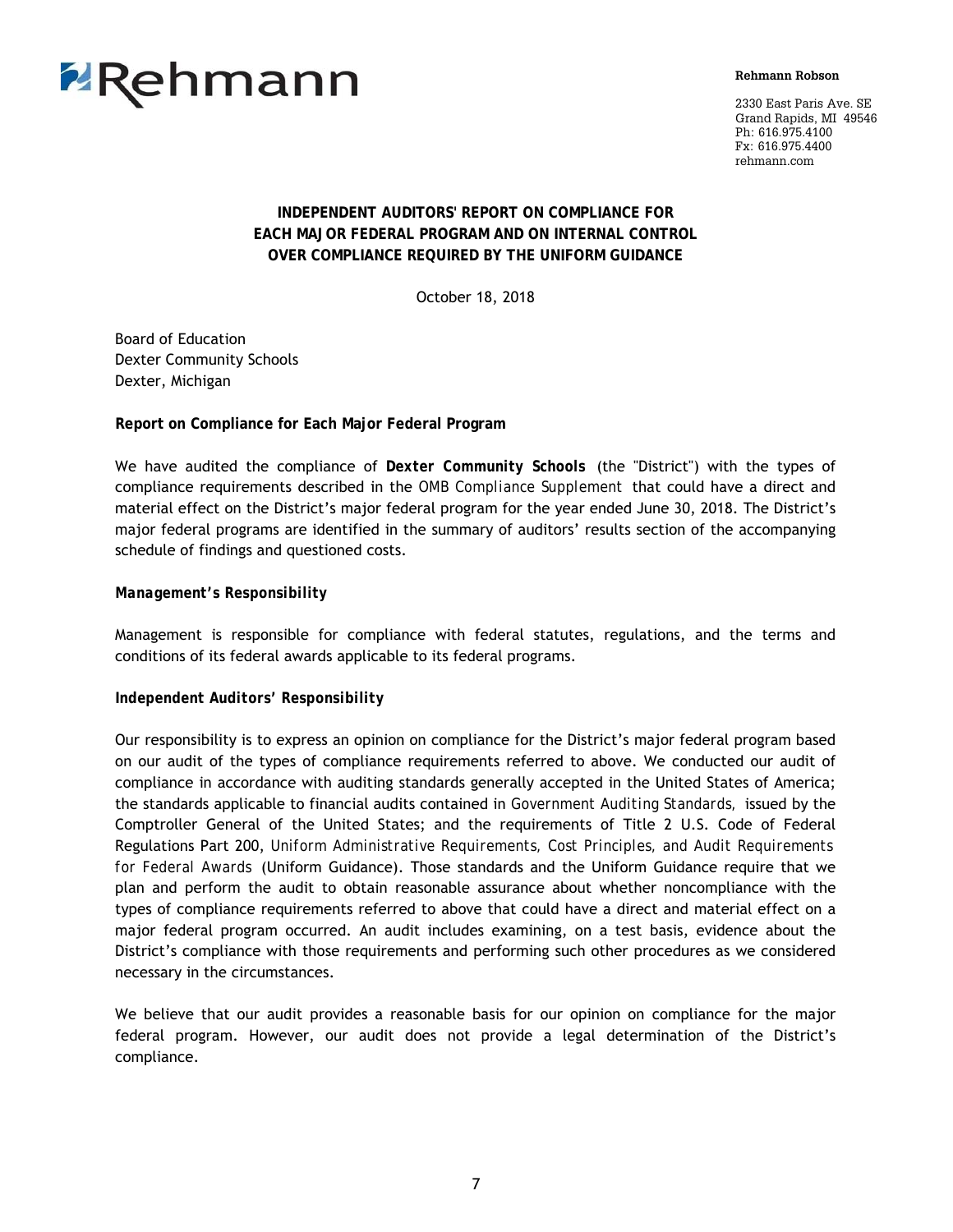#### *Opinion on Each Major Federal Program*

In our opinion, the District complied, in all material respects, with the types of compliance requirements referred to above that could have a direct and material effect on its major federal program for the year ended June 30, 2018.

#### **Report on Internal Control Over Compliance**

Management of the District is responsible for establishing and maintaining effective internal control over compliance with the types of compliance requirements referred to above. In planning and performing our audit of compliance, we considered the District's internal control over compliance with the types of requirements that could have a direct and material effect on the major federal program to determine the auditing procedures that are appropriate in the circumstances for the purpose of expressing an opinion on compliance for the major federal program and to test and report on internal control over compliance in accordance with the Uniform Guidance, but not for the purpose of expressing an opinion on the effectiveness of internal control over compliance. Accordingly, we do not express an opinion on the effectiveness of the District's internal control over compliance.

A *deficiency in internal control over compliance* exists when the design or operation of a control over compliance does not allow management or employees, in the normal course of performing their assigned functions, to prevent, or detect and correct, noncompliance with a type of compliance requirement of a federal program on a timely basis. A *material weakness in internal control over compliance* is a deficiency, or combination of deficiencies, in internal control over compliance, such that there is a reasonable possibility that material noncompliance with a type of compliance requirement of a federal program will not be prevented, or detected and corrected, on a timely basis. A *significant deficiency in internal control over compliance* is a deficiency, or a combination of deficiencies, in internal control over compliance with a type of compliance requirement of a federal program that is less severe that a material weakness in internal control over compliance, yet important enough to merit attention by those charged with governance.

Our consideration of internal control over compliance was for the limited purpose described in the first paragraph of this section and was not designed to identify all deficiencies in internal control over compliance that might be material weaknesses or significant deficiencies and therefore, material weaknesses or significant deficiencies may exist that were not identified. We did not identify any deficiencies in internal control over compliance that we consider to be material weaknesses. However, material weaknesses may exist that have not been identified.

#### *Purpose of this Report*

The purpose of this report on internal control over compliance is solely to describe the scope of our testing of internal control over compliance and the results of that testing based on the requirements of the Uniform Guidance. Accordingly, this report is not suitable for any other purpose.

Rehmann Lobam LLC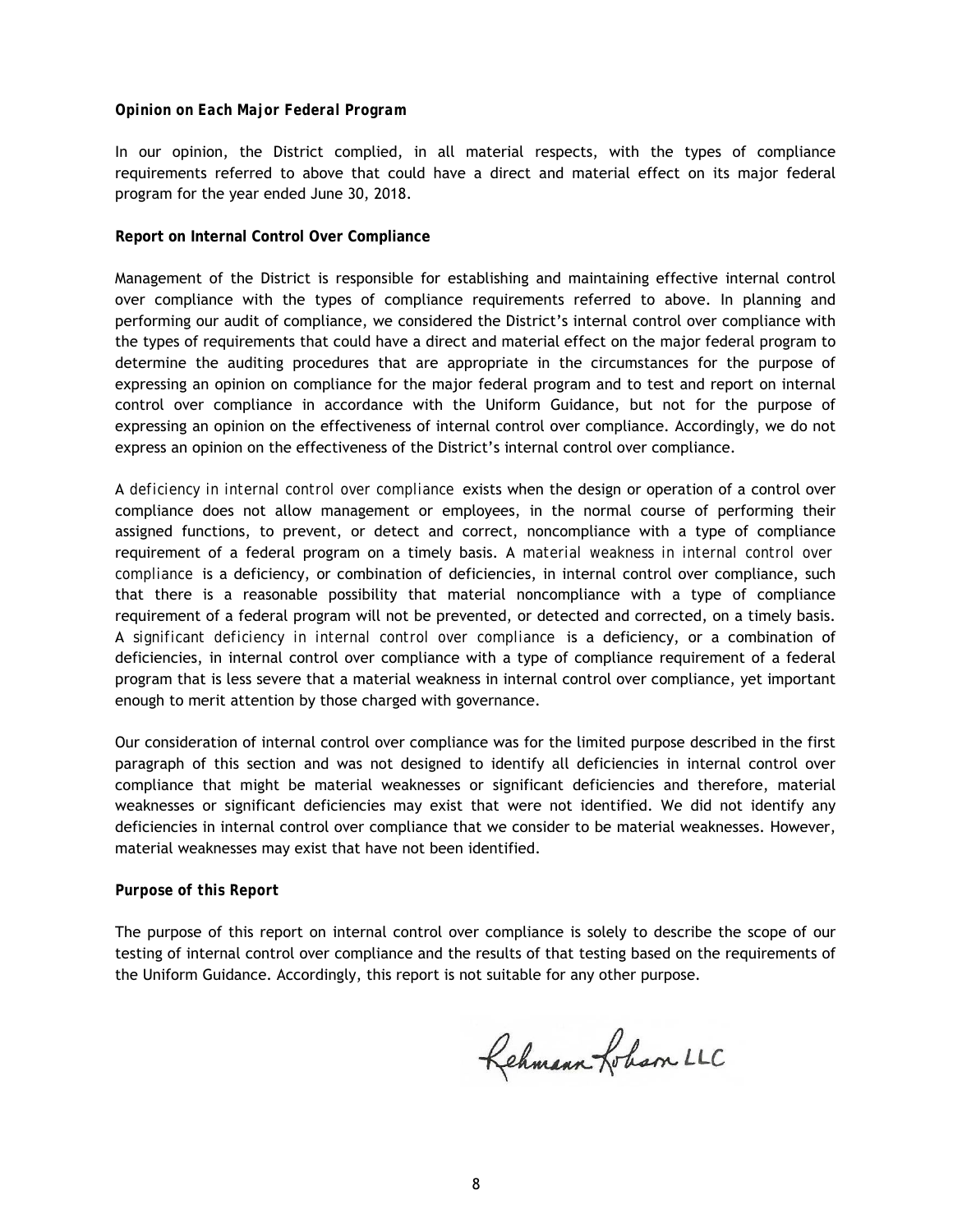#### **Schedule of Findings and Questioned Costs** For the Year Ended June 30, 2018

### **SECTION I - SUMMARY OF AUDITORS' RESULTS**

#### **Financial Statements**

| Type of auditors' report issued:                                                                         | Unmodified                         |
|----------------------------------------------------------------------------------------------------------|------------------------------------|
| Internal control over financial reporting:                                                               |                                    |
| Material weakness(es) identified?                                                                        | X<br>yes<br>no                     |
| Significant deficiency(ies) identified?                                                                  | none reported<br>yes<br>X          |
| Noncompliance material to financial statements<br>noted?                                                 | Χ<br>yes<br>no                     |
| <b>Federal Awards</b>                                                                                    |                                    |
| Internal control over major programs:                                                                    |                                    |
| Material weakness(es) identified?                                                                        | X<br>yes<br>no                     |
| Significant deficiency(ies) identified?                                                                  | χ<br>none reported<br>yes          |
| Type of auditors' report issued on compliance<br>for major programs:                                     | Unmodified                         |
| Any audit findings disclosed that are required<br>to be reported in accordance with<br>2 CFR 200.516(a)? | Χ<br>yes<br>no                     |
| Identification of major programs:                                                                        |                                    |
| <b>CFDA Number</b>                                                                                       | Name of Federal Program or Cluster |
| 84.027, and 84.173                                                                                       | Special Education Cluster (IDEA)   |
| Dollar threshold used to distinguish<br>between Type A and Type B programs:                              | 750,000<br>S                       |
| Auditee qualified as low-risk auditee?                                                                   | х<br>yes<br>no                     |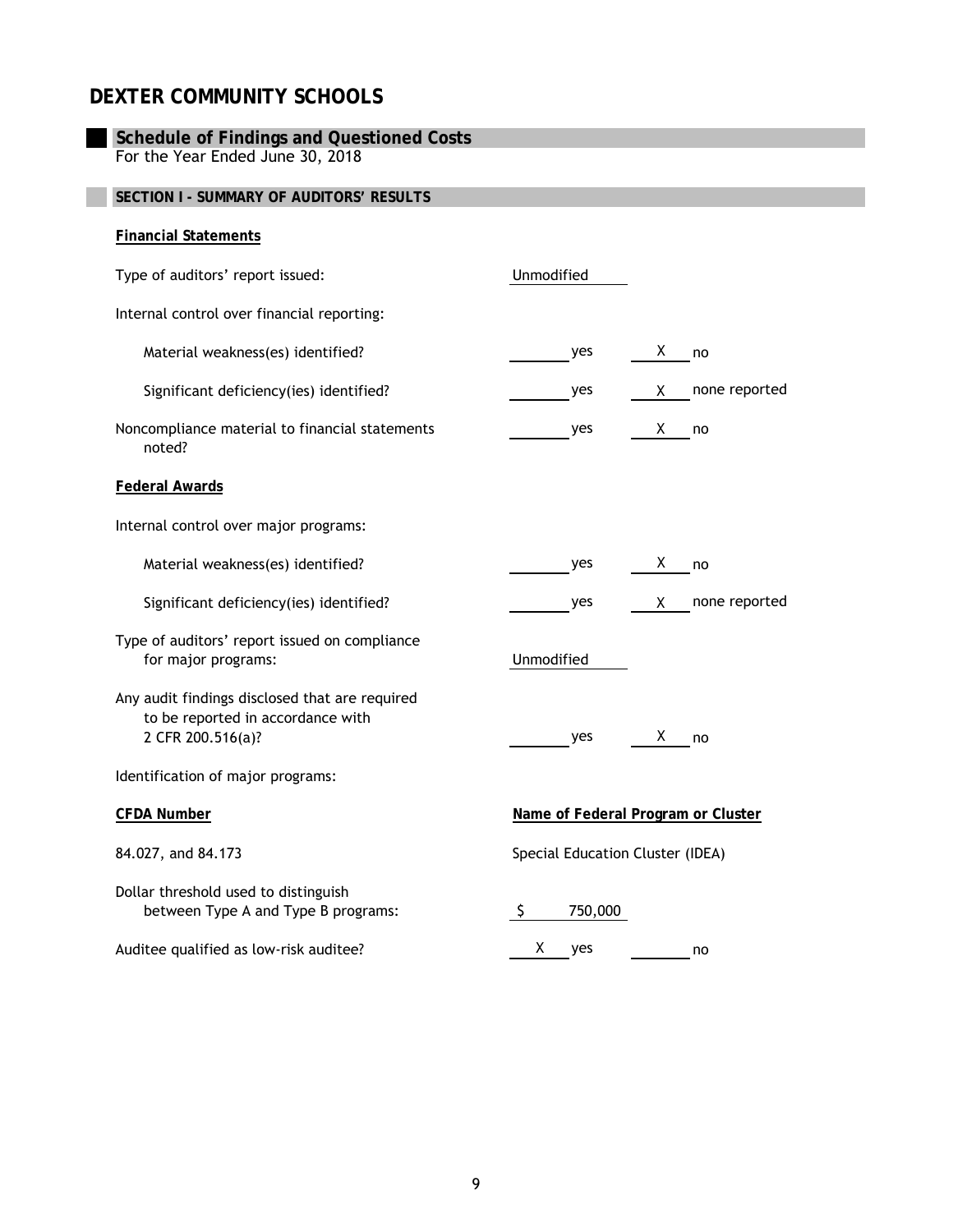**Schedule of Findings and Questioned Costs** For the Year Ended June 30, 2018

### **SECTION II – FINANCIAL STATEMENT FINDINGS**

None reported.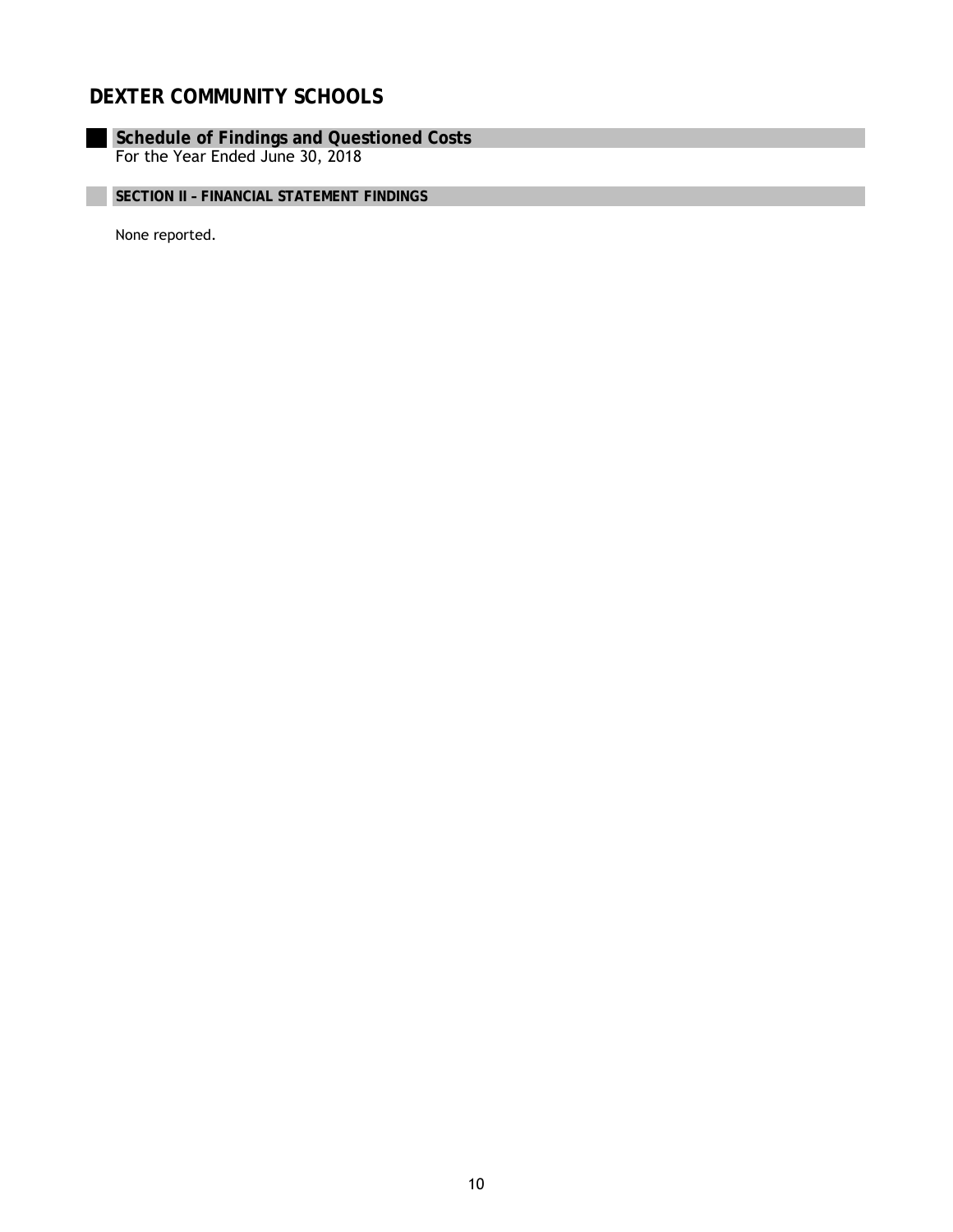#### **Schedule of Findings and Questioned Costs** For the Year Ended June 30, 2018

### **SECTION III – FEDERAL AWARD FINDINGS AND QUESTIONED COSTS**

None reported.